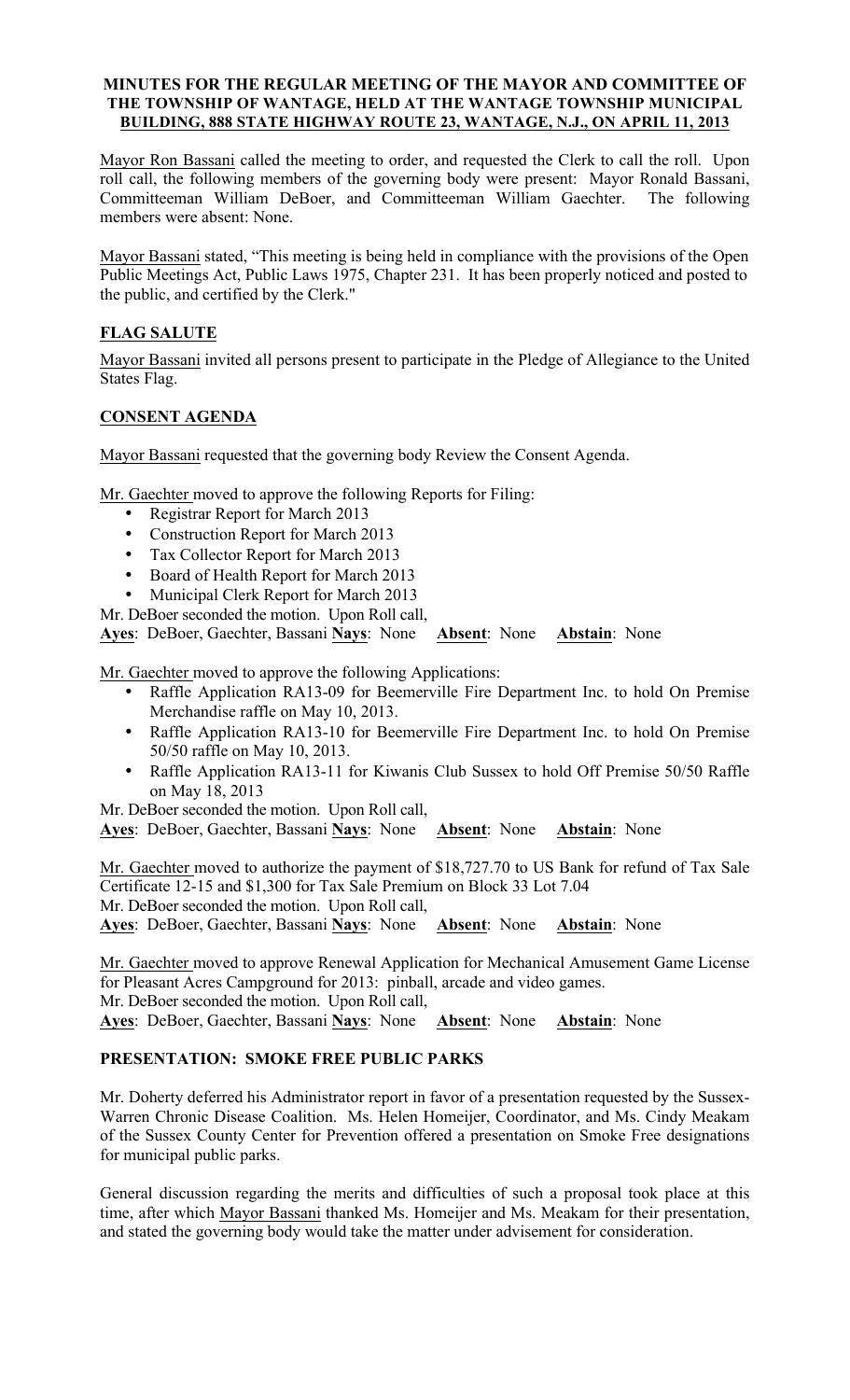# PAGE 2 OF THE MINUTES OF THE MEETING HELD ON APRIL 11, 2013

## Administrator's Report

At the recommendation of Mr. Doherty, Mr. DeBoer moved to hire John Dennis Sr. at the rate of \$14.25 per hour for a 30 hour work week, to replace retiring DPW employee Walt Yetter. Mr. Gaechter seconded the motion. Upon Roll call, Ayes: DeBoer, Gaechter, Bassani Nays: None Absent: None Abstain: None

Mr. Doherty discussed a concern raised by a citizen regarding conditions on two property lots on Courtright Road which recently became owned by Wantage Township through tax default. The governing body requested the Zoning Officer inspect the premises and report on his findings.

General discussion took place at this time regarding the status of Soil Removal operations for Route 284 Aggregates and Bicsak Soil Removal. Mr. Doherty offered observations regarding a complaint from Mrs. Ann Smulewicz, who owns property next to the Bicsak site, and proposed a course of action for pursuing enforcement of Township requirements for soil removal. Township Attorney Michael Garofalo and the members of the governing body considered options on this topic, and then Mr. Garofalo was authorized to contact the parties of record for the purpose of achieving compliance with Township requirements.

Mr. Doherty offered an update report on actions taken to pursue the public bid process for the upcoming Reassessment project and reviewed a draft of a special newsletter to be mailed to the community offering explanation of the Reassessment process.

## Attorney Report

Mr. Garofalo referenced a recent concern cited by the Administrator regarding the status and effectiveness of the shared service arrangement with Vernon Township for fire prevention services. Mr. Garofalo suggested that Mayor Bassani speak with Vernon Mayor Marotta to review Wantage concerns and see if an acceptable resolution to those concerns could be achieved. General review and discussion took place on the topic of fire prevention, the option of service from Sussex County, and the nature of concerns expressed. After due discussion and consideration, the governing body agreed to have Mayor Bassani contact Mayor Marotta as suggested by Mr. Garofalo.

#### Township Committee Member Reports

Mr. DeBoer reported on a citizen's concern with the parking situation at a school bus stop, at the corner of Route 519 and Decker Road. After general review and consideration, the governing body requested Mr. Doherty to contact the administration of Sussex Wantage School district and request the School Board give reconsideration to the relocation of this bus stop.

Mayor Bassani reported the Township has received correspondence regarding Tennessee Gas Company's pipeline extension project, and the public comment period for same regarding a NJDEP Permit application; reported on topics discussed at the recent Sussex County League of Municipalities Dinner meeting, including compliance with PEOSHA requirements; reported that a planned meeting with Elizabethtown Gas representatives has been postponed and rescheduled; a Sussex County Disaster Response Mini-Conference has been scheduled for June 4 in Lafayette; a Candlelight Vigil in honor of victims of violent crimes being promoted by the Sussex County Prosecutor's Office, to be held April 28.

Mayor Bassani also mentioned that the New Jersey League of Municipalities has created a model resolution to support legislation which would redistribute the burden of paying for tax appeal refunds. Currently, municipalities must bear the entire burden of the county, school and local tax appeal refunds. The members of the governing body requested Mr. Doherty to present this resolution for consideration at the next meeting.

Mayor Bassani stated there is an opening on the Recreation Commission, which is a mayoral appointment. As such, Mayor Bassani appointed Duane Armstrong to the seat of Alternate #2, for a term running through December 31, 2016.

## **OLD BUSINESS:** None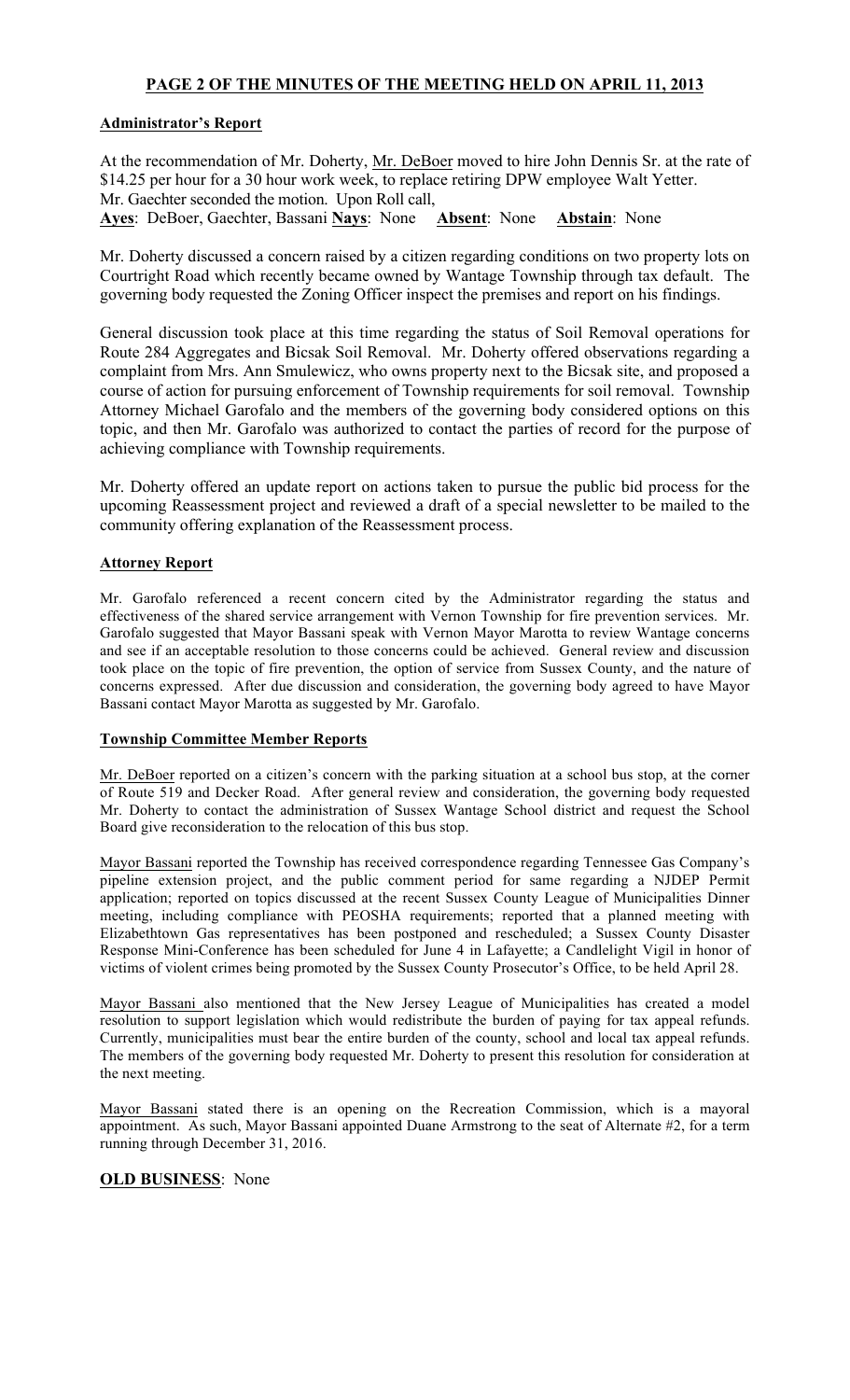# PAGE 3 OF THE MINUTES OF THE MEETING HELD ON APRIL 11, 2013

### NEW BUSINESS

#### Introduction of Ordinance 2013-07

Mr. Gaechter moved to introduce on first reading, Ordinance 2013-07, entitled "BOND ORDINANCE PROVIDING FOR VARIOUS CAPITAL IMPROVEMENTS OF THE TOWNSHIP OF WANTAGE, IN THE COUNTY OF SUSSEX, NEW JERSEY, APPROPRIATING THE AGGREGATE AMOUNT OF \$855,800 THEREFOR AND AUTHORIZING THE ISSUANCE OF \$813,010 BONDS OR NOTES OF THE TOWNSHIP TO FINANCE PART OF THE COST THEREOF." with a public hearing date scheduled for May 30, 2013. Mr. Gaechter explained the supplemental Debt Statement has been filed as of the date of introduction, and simultaneous with the motion for introduction of this ordinance, the motion shall also include a resolution to amend the Wantage Township Capital Budget to reflect the costs and scope of projects being undertaken by this Bond Ordinance. Mr. DeBoer seconded the motion. General review and discussion took place among the members of the governing body regarding the details of the proposed Ordinance. With respect to the allocation of funds for the Sussex Fire Department to purchase hose and/or turnout gear, the governing body reviewed their positions; Mr. Doherty reported that the Sussex governing body had not yet made a decision regarding whether or not they would purchase a fire vehicle this year; Mayor Bassani stated that having the allocation in the ordinance does not require the expenditure to take place, so the governing body of Wantage can revisit this purchase at the appropriate time as may be needed. There being no further discussion, Mayor Bassani requested the motion be called. Upon Roll call,

Ayes: DeBoer, Gaechter, Bassani Nays: None Absent: None Abstain: None

#### Approval of Minutes

Mr. Gaechter moved to adopt the minutes of the Regular and Executive Session of the meeting held on March 28, 2013. Mr. DeBoer seconded the motion. Upon Roll call, Ayes: DeBoer, Gaechter, Bassani Nays: None Absent: None Abstain: None

### OPEN PUBLIC SESSION

Mayor Bassani opened the meeting to the public at this time, for any questions or comments involving the good and welfare of the community.

Karen Merritt, Alpine Road, expressed concern with the School Bus stop on Arrowhead Drive and Lakeview intersection; suggested the Township ascertain whether taxes are paid current on soil removal sites; and reported the minutes of March 14 do not appear to be posted on the Township website.

Ms. Merritt inquired regarding the minutes posted on the website for the meeting of November 15, 2012. Mr. Doherty suggested Ms. Merritt call him tomorrow to review and discuss her questions.

Ms. Merritt commented on a letter to the Editor in the New Jersey Herald written by Committeeman Bill DeBoer. In response to a question from Ms. Merritt, Mr. DeBoer stated the letter represented his personal views. Ms. Merritt expressed concern with her belief that Mr. DeBoer an elected official would chastise a citizen through a letter to the Editor.

William Gettler, Gemmer Road, offered his memory of discussions at budget work sessions regarding purchase of equipment for Sussex Fire Department; spoke regarding an article in the New Jersey Herald regarding Reassessments and Revaluations, and offered his views on those topics; expressed concern with house break ins occurring in Wantage Township, and the level of response offered by NJ State Police; and commented regarding several letters written to local newspapers recently regarding the Lake Neepaulin Dam issue and Mr. DeBoer's Letter to the **Editor** 

Mayor Bassani stated he had recently met with the New Jersey State Police Barracks commander for the Sussex Station, who explained that the protocol of the NJ State Police for handling investigations of ongoing criminal activity may prevent them from discussing their actions in that regard, but that the police do respond to all reports of criminal activity and complaints reported to them.